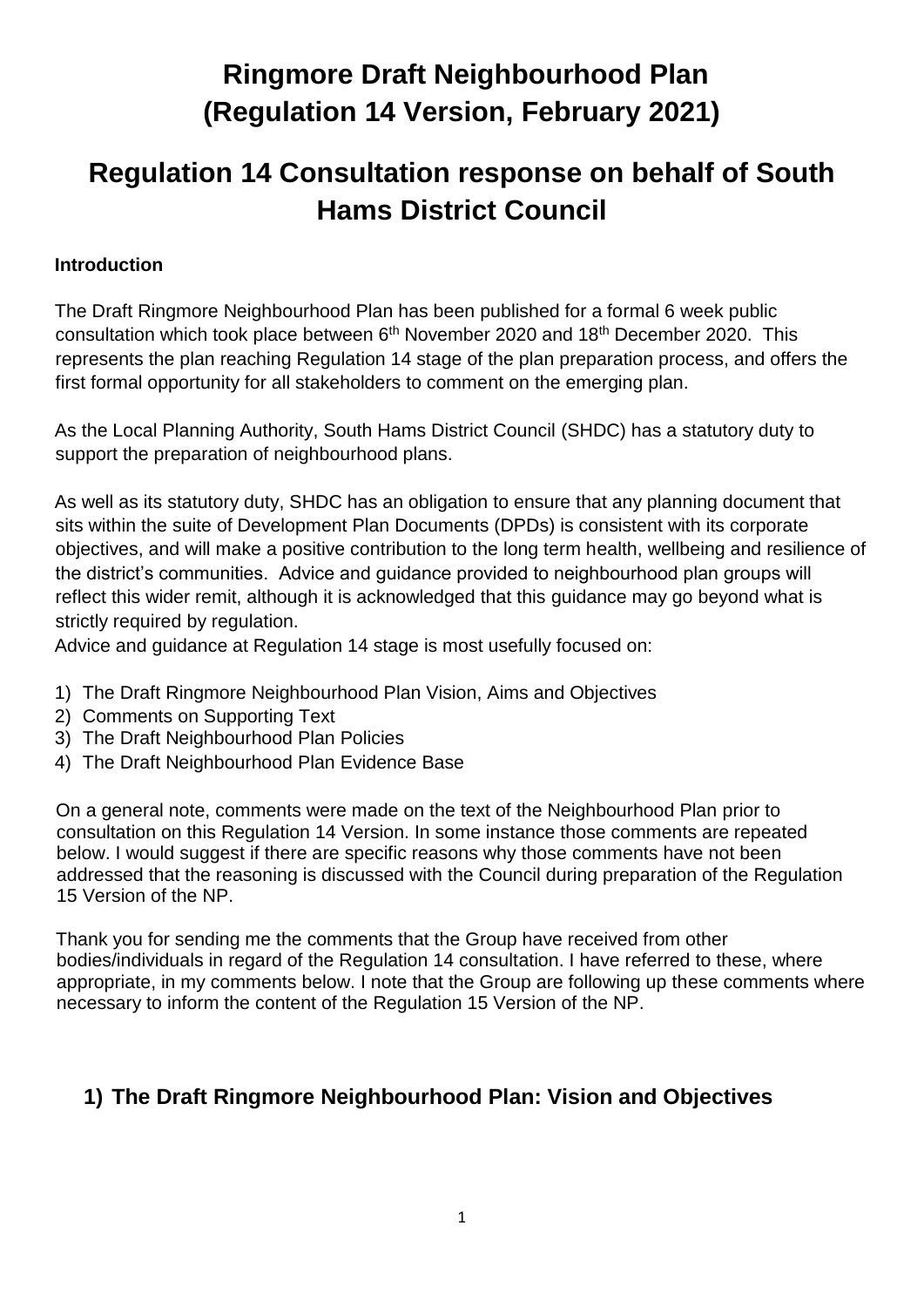The Ringmore Draft Neighbourhood Plan (the Plan) sets out policies and approaches which will add local detail to policies in the Plymouth and South West Devon Joint Local Plan. The Plan sets out a vision for Ringmore as follows:

*That the Parish continues to meet the needs and aspirations of local people by protecting and conserving the culture, heritage, bio-diversity and aesthetic qualities that make our environment unique. At the same time the economic prosperity needs to be supported and sustained so that the well being of the parish is maintained and it remains a thriving community in which to live, work, visit and play.*

The vision effectively provides a good summary of what is seeking to be achieved for the Ringmore Parish. The aims and objectives, stemming from the Vision, are set out in each subject related alongside the policies that give them effect. The aims and objectives relate well to the Vision and the Policies.

## **2) Comments on Supporting Text**

- **a) Foreword: Page 3: 3rd para**……NB the Plan will be subject of a further 6 weeks statutory consultation following the Regulation 15 submission. This is carried out by SHDC.
- **b)** Generally through the Plan where a JLP policy is referred to please annotate "JLP Policy DEV.25" not "DEV25". See page 20 para 5, opening sentence. The Plan will be read by others who are not conversant with the JLP.
- **c) Page 21: Final three paras**…..Justification of a Dark Skies Policy is included in the Justification of Policy RNP2. No mention is made of Dark Skies in the Policy itself. Would this not be better placed under **Policy RNP15**(see point d) below this Policy is annotated **RPN15** in the text).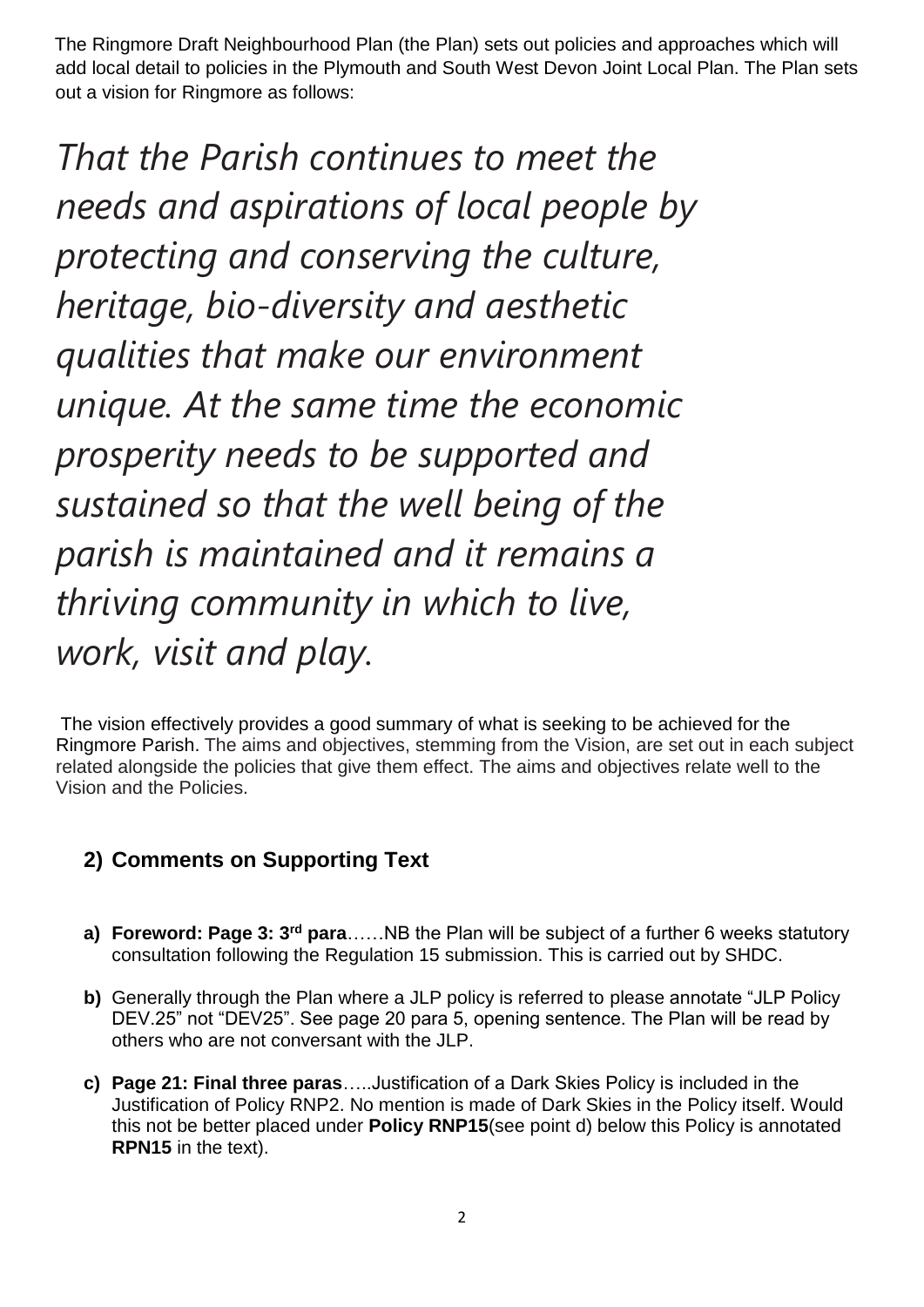**d)** Policy annotation is predominantly **RNP** in the text however it becomes RPN at Policy 14. Suggest proof reading whole text to ensure continuity.

## **3) The Draft Ringmore Neighbourhood Plan: The Policies**

The Plan contains 20 policies as annotated in the table below. A commentary is provided for each policy that looks at the level of conformity with locally adopted policy and national guidance, as well as considering how each policy will be implemented in order to achieve the aims and objectives of the plan.

### **Policies and SHDC comments**

| <b>Policy</b>                                                                                                                                                                                                                                                                                                                                                                                                                                                                                                                                         | <b>SHDC comments</b>                                                                                                                                                                                                                                                                                                                                                                                                                                                                                                                                                                           |
|-------------------------------------------------------------------------------------------------------------------------------------------------------------------------------------------------------------------------------------------------------------------------------------------------------------------------------------------------------------------------------------------------------------------------------------------------------------------------------------------------------------------------------------------------------|------------------------------------------------------------------------------------------------------------------------------------------------------------------------------------------------------------------------------------------------------------------------------------------------------------------------------------------------------------------------------------------------------------------------------------------------------------------------------------------------------------------------------------------------------------------------------------------------|
| <b>Policy RNP1 - Development within the</b><br><b>Settlement Area</b><br>New development will be supported within the<br>Settlement Area, where justification of need is<br>proven, and proposals are in line with: -<br>1. The development is contained within the Settlement<br>Area shown in fig 10 and the priority<br>requirement for development will be for local housing<br>needs and the need for development<br>is clearly demonstrated.<br>2. The development meets the requirements of other<br>higher-level relevant policies of the NP. | It is not necessary to justify need<br>for proposed housing within the<br>settlement boundary.<br>Similarly, neither is it legitimate to<br>set a priority for local needs for<br>development proposed within that<br>settlement boundary.<br>Given the response from Natural<br>England and Jonathan Nicholls it<br>will be necessary consider more<br>fully the reasoning behind the<br>choice of settlement boundary. I<br>am aware this work has<br>commenced.<br>NB: The accepted term is<br>"settlement boundary" not<br>"Settlement Area". The correct<br>annotation is used in Fig 10. |
| <b>Policy RNP2 - General Design Principles</b><br>for New Development<br>New housing development will only be supported<br>where it can be demonstrated that: -<br>1. The design is traditional, of good quality and<br>sympathetic with the character of the surrounding<br>built and non-built environment.<br>2. The character of the parish is not negatively affected.<br>3. Listed buildings and heritage assets are not adversely<br>affected.<br>4. Enough "Off Road" parking is provided in line with<br>SPD 2020 requirements.              | Criteria 1: Concerned at the<br>insistence on "traditional" design.<br>Contemporary/modern design may<br>be acceptable if carefully<br>considered?<br>Criteria 4: Would this better worded<br>"adequate" rather than "enough".<br>Reference is made to the "SPD<br>2020". Suggest the Glossary (page                                                                                                                                                                                                                                                                                           |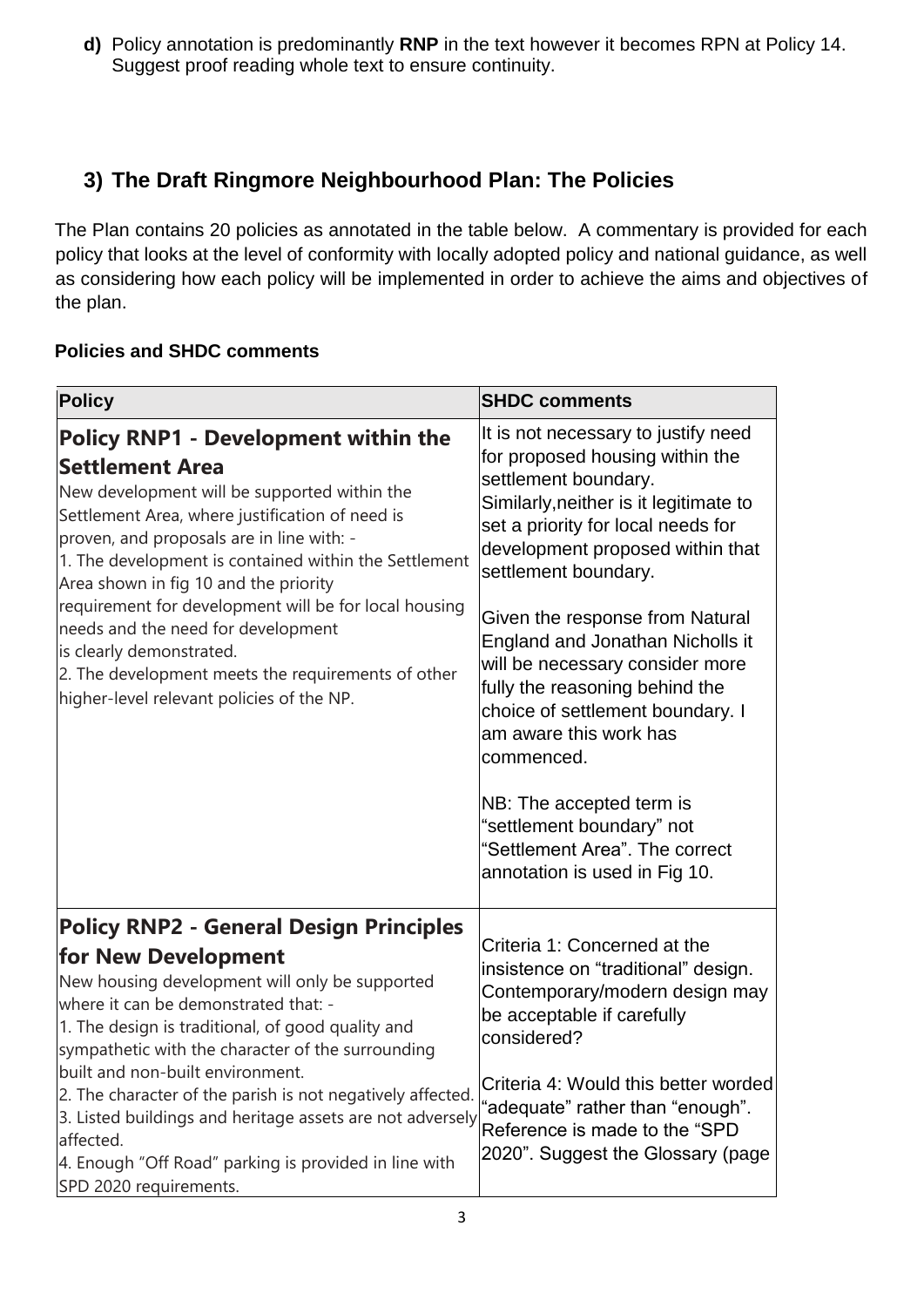| 5. New roof heights are not to be higher than existing<br>attached buildings and no higher than<br>the general height of buildings in the local area. The<br>development should not impinge upon<br>neighbour's outlook or obstruct protected public views. criteria should be included if it is to<br>6. Any development satisfies the latest septic tank<br>regulations (Jan 1st, 2020) and or ties into the<br>existing South West Water Main Sewage without<br>overwhelming capacity.<br>7. The development meets the requirements of all other terms. I make suggestions in<br>relevant policies of the Plan. | 83) is amended so there is a direct<br>tie up to the annotation being used.<br>Criteria 5: Full justification of this<br>be retained. Support expressed by<br>local people does no amount to a<br>planning justification. Furthermore,<br>there is no right to view in planning<br>relation to the treatment of<br>important views under Policy<br><b>RNP13.</b> |
|--------------------------------------------------------------------------------------------------------------------------------------------------------------------------------------------------------------------------------------------------------------------------------------------------------------------------------------------------------------------------------------------------------------------------------------------------------------------------------------------------------------------------------------------------------------------------------------------------------------------|------------------------------------------------------------------------------------------------------------------------------------------------------------------------------------------------------------------------------------------------------------------------------------------------------------------------------------------------------------------|
|                                                                                                                                                                                                                                                                                                                                                                                                                                                                                                                                                                                                                    | Criteria 6: I suggest SWW are<br>consulted on the content of this<br>criteria.<br>NB See reference to Dark Skies in<br>the Comments on the Supporting<br>Text above under item 3.                                                                                                                                                                                |
| Policy RNP3 - Development through CLT I suggest that this Policy is<br>or other Private Self Build initiatives<br>Planning applications for small scale developments will<br>be supported where community-led<br>schemes or, private self-build can achieve affordable<br>housing to meet local needs, subject to the<br>following: -<br>1. The design meets the requirements in Policy RPN 2.<br>2. It must be for persons defined in the SPD as "local"                                                                                                                                                          | reworked and tied in with the<br>content of JLP Policy TTV27. I am<br>not sure whether the reference<br>here is for support for appropriate<br>"exceptions sites" as covered in<br>TTV27? I can only think it is given<br>that development within the<br>settlement boundary is covered in<br>Policy RNP 1?                                                      |
| or with strong local ties and provide<br>affordable housing as such, in perpetuity.<br>Policy RNP4 - Housing Development not I would suggest that reference is<br>for use as "Primary Residence"<br>Any proposals for new development within the<br>settlement area, other than one for one<br>replacement housing, will be supported if the proposal<br>is required: -<br>1. to meet identifiable local housing need and                                                                                                                                                                                          | made to NPs that have passed<br>examination which will give a guide<br>to acceptable and perhaps more<br>robustly worded versions of a<br>Policy that seeks to control Primary<br>Residence.                                                                                                                                                                     |
| 2. Is to be used as a primary residence                                                                                                                                                                                                                                                                                                                                                                                                                                                                                                                                                                            | The provenance of the 27'5%<br>second homes is not cross<br>referenced in the justification of this<br>Policy. This should be included as<br>part of the Evidence Base and<br>clearly cross referenced in the<br>justification.                                                                                                                                  |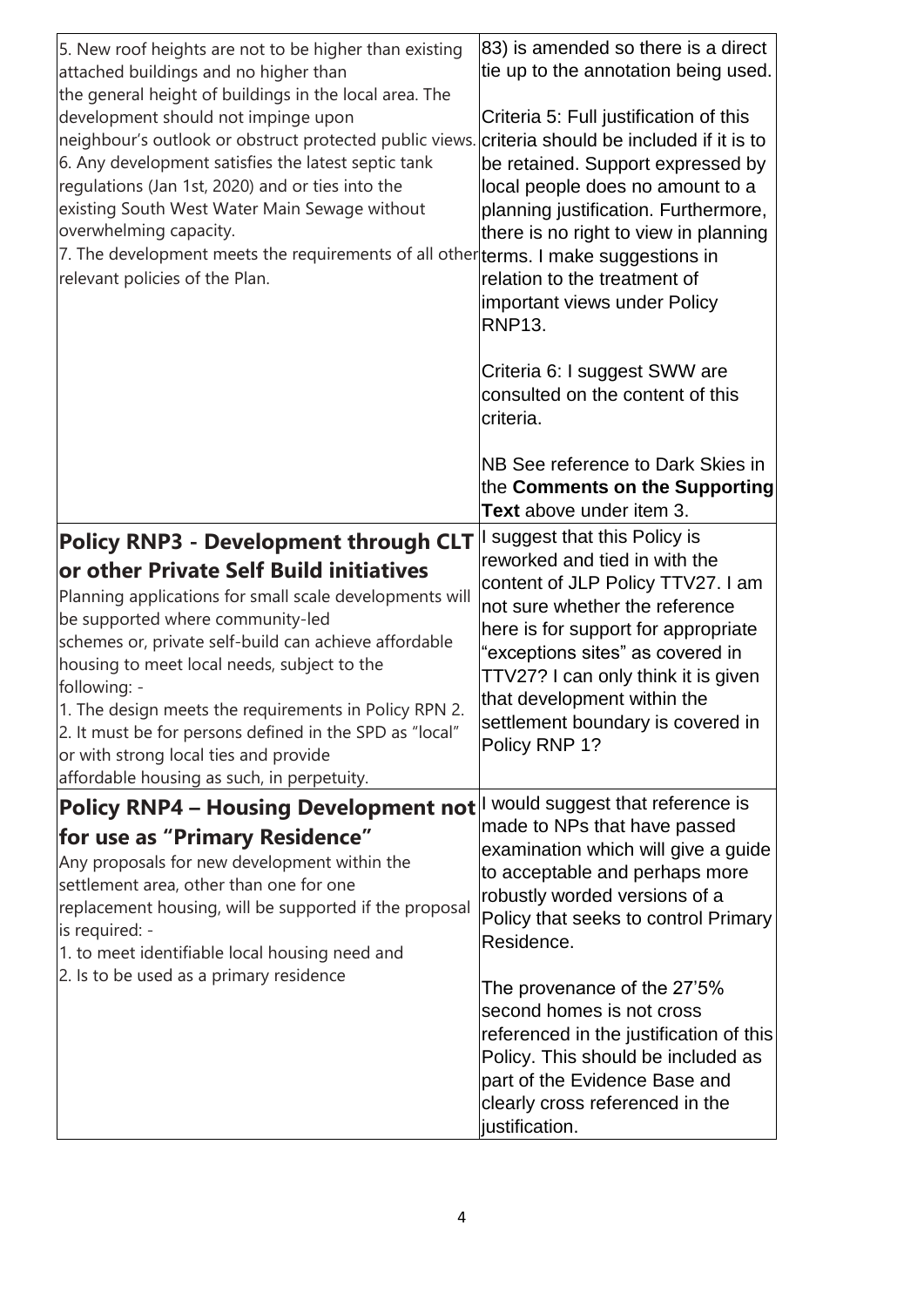| <b>Policy RNP5 - Other development,</b><br>subdivision of existing plots for building<br>or<br>extension to existing buildings<br>Development such as extensions, replacement houses,<br>building on subdivided plots will be<br>supported if it is demonstrated that: -<br>1. There is no loss to the character or environmental<br>quality of the surroundings.<br>2. The site is adequately serviced by suitable existing<br>highways allowing safe access and egress to<br>the property.<br>3. The development respects the amenity of adjoining<br>properties.<br>4. The development is in keeping with other constraints planning justification.<br>set within the housing policy section and<br>meets all other relevant policies of the Plan.<br>5. The roof height of any new development should not<br>be higher than the existing roof height of<br>development on the plot. | Criterion 4) The intent of this<br>criteria is unclear. The "constraints"<br>in the housing policy section should<br>be made clear and the justification<br>should indicate clearly why they<br>apply.<br>Criterion 5: Full justification of this<br>criteria should be included if it is to<br>be retained. Support expressed by<br>local people does not amount to a                                      |
|-----------------------------------------------------------------------------------------------------------------------------------------------------------------------------------------------------------------------------------------------------------------------------------------------------------------------------------------------------------------------------------------------------------------------------------------------------------------------------------------------------------------------------------------------------------------------------------------------------------------------------------------------------------------------------------------------------------------------------------------------------------------------------------------------------------------------------------------------------------------------------------------|-------------------------------------------------------------------------------------------------------------------------------------------------------------------------------------------------------------------------------------------------------------------------------------------------------------------------------------------------------------------------------------------------------------|
| <b>Policy RNP6 - New Tourism</b><br><b>Developments in Ringmore Parish</b><br>Support will be given to tourism developments which<br>are primarily aimed at high turnover, short<br>occupancy forms of holiday.<br>Development proposals related to tourism must also<br>demonstrate tangible economic benefit to<br>the local community, and this will be weighed against<br>any potential loss of amenity for permanent<br>residents of the parish. Where economic gain for the<br>local community does not significantly<br>outstrip loss of amenity, the proposed development will<br>not be supported.<br>Only holiday development proposals that are<br>accompanied with practical measures to ensure that<br>they will remain as holiday accommodation for<br>perpetuity will be supported.                                                                                      | I think it worth adding the need for<br>any tourism development proposed<br>to meet the requirements of other<br>relevant Policies in the NP                                                                                                                                                                                                                                                                |
| <b>Policy RNP7 - Caravan Parks in</b><br><b>Ringmore Parish</b><br>Proposals for new camping, chalet or other holiday<br>facilities will be supported where they are to be<br>sited in areas outside the Undeveloped Coast, in<br>locations where no adverse impact will be exerted<br>on the environment and the safety and capacity of the<br>rural road network will not be compromised.<br>Proposals for expansion of holiday caravan park<br>provision in the parish will not be supported.                                                                                                                                                                                                                                                                                                                                                                                        | Whilst I understand the wish to<br>prevent development,<br>redevelopment or expansion of<br>these caravan further impacting on<br>local amenity I am concerned that<br>this policy as it is currently written,<br>sets a moratorium on expansion. I<br>do not believe this is acceptable in<br>planning terms. I note neither of the<br>caravan park owners have formally<br>responded to the Regulation 14 |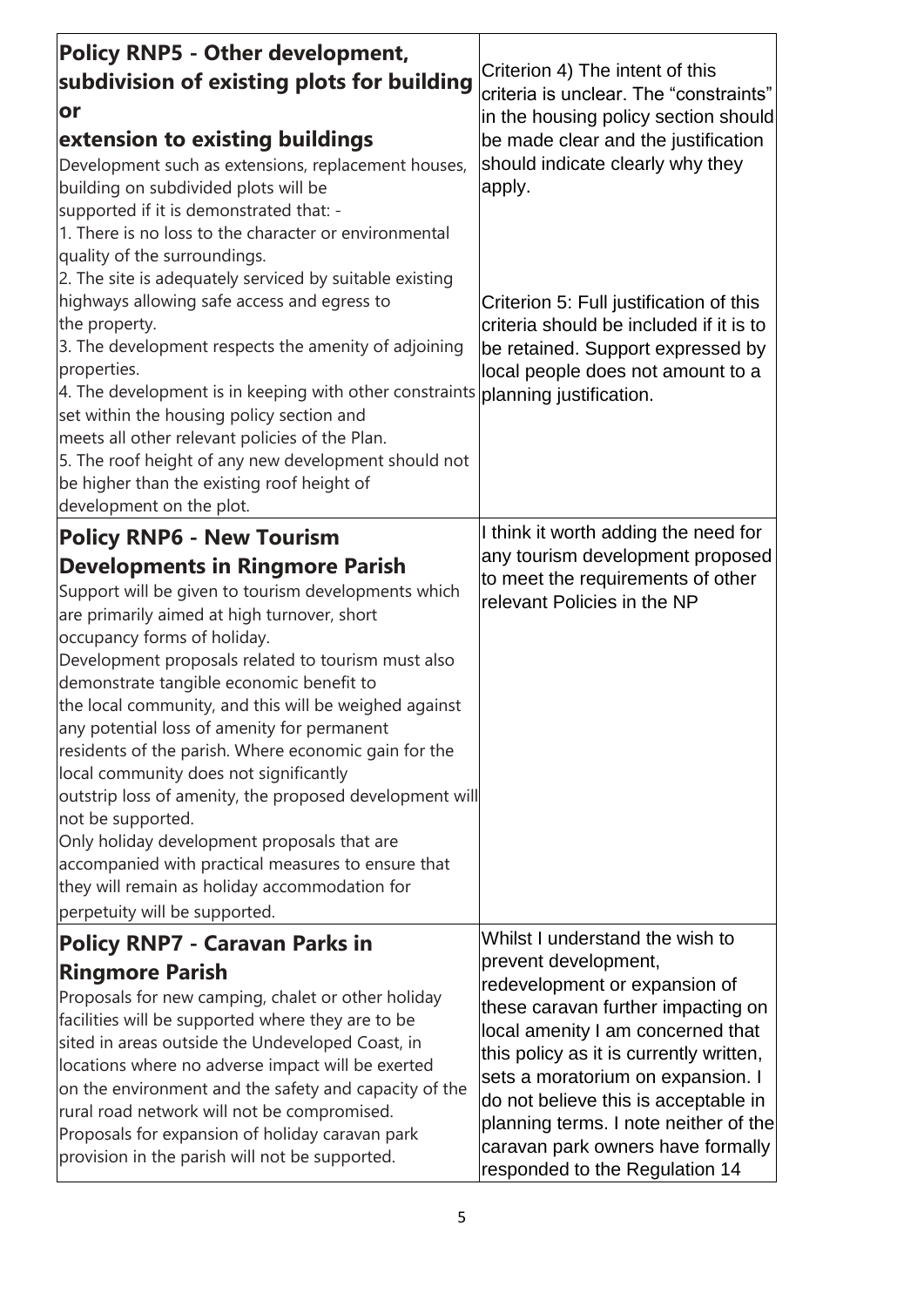| For the avoidance of doubt, expansion of existing<br>holiday caravan park provision includes any<br>proposal to increase the geographical footprint of the<br>park, any proposal to increase the number<br>of static caravans, the forming of additional concrete<br>caravan bases and re-purposing of existing<br>holiday park facilities such as car and boat parks, dog-<br>run areas, and waste storage areas to<br>accommodate more caravans or "lodges".                                                                                                                                                                                                                                                                                                                                                                     | consultation which gives me cause<br>for concern. I note the efforts made<br>by the Ringmore Group to contact<br>the owners of the Parkdean resort<br>and also the minutes of the<br>meeting held with the local<br>managers of the Bigbury Bay<br>Holiday Park. I would suggest<br>every effort is made prior to the<br>submission of the Regulation 15<br>Version of the Neighbourhood Plan<br>to obtain the formal views of the<br>owners of each of these<br>businesses. |
|------------------------------------------------------------------------------------------------------------------------------------------------------------------------------------------------------------------------------------------------------------------------------------------------------------------------------------------------------------------------------------------------------------------------------------------------------------------------------------------------------------------------------------------------------------------------------------------------------------------------------------------------------------------------------------------------------------------------------------------------------------------------------------------------------------------------------------|------------------------------------------------------------------------------------------------------------------------------------------------------------------------------------------------------------------------------------------------------------------------------------------------------------------------------------------------------------------------------------------------------------------------------------------------------------------------------|
| <b>Policy RNP8 - Enhancement of Tourism</b>                                                                                                                                                                                                                                                                                                                                                                                                                                                                                                                                                                                                                                                                                                                                                                                        | I suggest it would be worth                                                                                                                                                                                                                                                                                                                                                                                                                                                  |
| <b>Facilities in Ringmore Parish</b><br>Proposals for enhancement and updating of existing<br>tourism facilities, including holiday caravan<br>parks, will be supported, but only where other policies<br>in this Plan have been addressed.<br>In the case of proposed holiday caravan park<br>enhancements, these will be supported only where<br>they are accompanied by competent measures for<br>lighting, landscaping and planting that will<br>significantly ameliorate visual impact, transport network<br>and offer reductions in levels of light<br>pollution and noise.<br>Any development proposal that would lead to<br>returning any part of existing holiday parks, including<br>the seafront and seafront car parks, to a natural state<br>will be supported, provided that other<br>policies in this Plan are met. | considering incorporating the<br>elements relating to the caravan<br>parks in Policy RNP 7. Policy RNP<br>7 then should be focussed on other<br>tourism facilities in the Ringmore<br>Parish.                                                                                                                                                                                                                                                                                |
| Policy RNP9 - Employment and Business: Criteria 2 suggest rewording:-                                                                                                                                                                                                                                                                                                                                                                                                                                                                                                                                                                                                                                                                                                                                                              |                                                                                                                                                                                                                                                                                                                                                                                                                                                                              |
| providing employment                                                                                                                                                                                                                                                                                                                                                                                                                                                                                                                                                                                                                                                                                                                                                                                                               |                                                                                                                                                                                                                                                                                                                                                                                                                                                                              |
| opportunities                                                                                                                                                                                                                                                                                                                                                                                                                                                                                                                                                                                                                                                                                                                                                                                                                      | The privacy and amenity of                                                                                                                                                                                                                                                                                                                                                                                                                                                   |
| This Plan supports proposals for expansion of                                                                                                                                                                                                                                                                                                                                                                                                                                                                                                                                                                                                                                                                                                                                                                                      | neighbouring residents is not                                                                                                                                                                                                                                                                                                                                                                                                                                                |
| employment opportunities in Ringmore Parish, in                                                                                                                                                                                                                                                                                                                                                                                                                                                                                                                                                                                                                                                                                                                                                                                    | adversely affected.                                                                                                                                                                                                                                                                                                                                                                                                                                                          |
| particular opportunities for home-working, where:-                                                                                                                                                                                                                                                                                                                                                                                                                                                                                                                                                                                                                                                                                                                                                                                 |                                                                                                                                                                                                                                                                                                                                                                                                                                                                              |
| 1. The amenity of residents in the parish is not                                                                                                                                                                                                                                                                                                                                                                                                                                                                                                                                                                                                                                                                                                                                                                                   |                                                                                                                                                                                                                                                                                                                                                                                                                                                                              |
| adversely affected due to noise, inappropriate or                                                                                                                                                                                                                                                                                                                                                                                                                                                                                                                                                                                                                                                                                                                                                                                  |                                                                                                                                                                                                                                                                                                                                                                                                                                                                              |
| excessive vehicle parking and any other type of                                                                                                                                                                                                                                                                                                                                                                                                                                                                                                                                                                                                                                                                                                                                                                                    |                                                                                                                                                                                                                                                                                                                                                                                                                                                                              |
| disturbance.                                                                                                                                                                                                                                                                                                                                                                                                                                                                                                                                                                                                                                                                                                                                                                                                                       |                                                                                                                                                                                                                                                                                                                                                                                                                                                                              |
| 2. The privacy of neighbouring residents is not                                                                                                                                                                                                                                                                                                                                                                                                                                                                                                                                                                                                                                                                                                                                                                                    |                                                                                                                                                                                                                                                                                                                                                                                                                                                                              |
| adversely affected.                                                                                                                                                                                                                                                                                                                                                                                                                                                                                                                                                                                                                                                                                                                                                                                                                |                                                                                                                                                                                                                                                                                                                                                                                                                                                                              |
| 3. The peaceful and tranquil atmosphere of the parish is                                                                                                                                                                                                                                                                                                                                                                                                                                                                                                                                                                                                                                                                                                                                                                           |                                                                                                                                                                                                                                                                                                                                                                                                                                                                              |
| not unduly compromised.<br>4. Appropriate proposals for screening and landscaping                                                                                                                                                                                                                                                                                                                                                                                                                                                                                                                                                                                                                                                                                                                                                  |                                                                                                                                                                                                                                                                                                                                                                                                                                                                              |
| are included where necessary to preserve                                                                                                                                                                                                                                                                                                                                                                                                                                                                                                                                                                                                                                                                                                                                                                                           |                                                                                                                                                                                                                                                                                                                                                                                                                                                                              |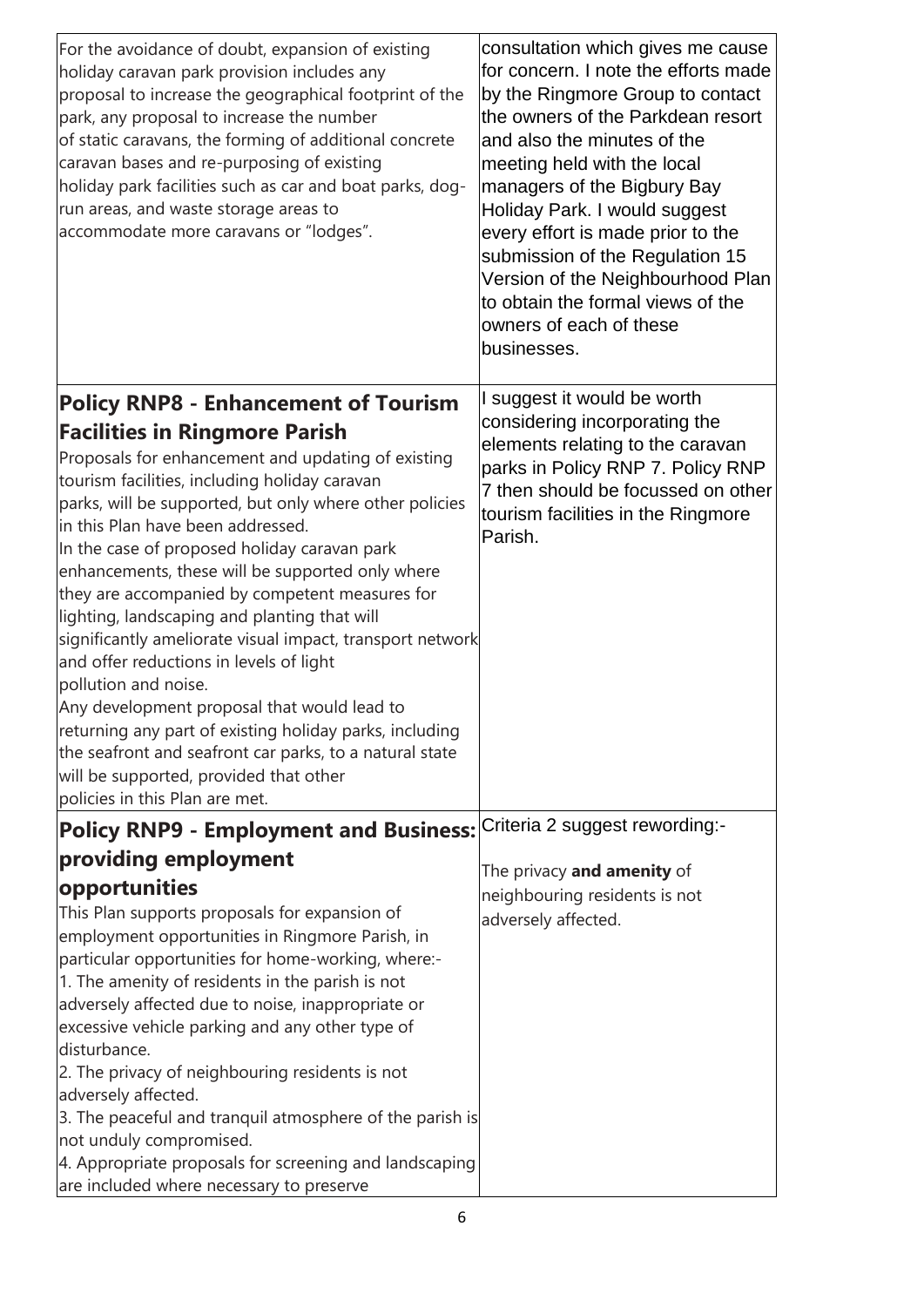| the parish aesthetic.<br>5. Any proposed new buildings are sensitive to their<br>surroundings and comply with other policies                                                                                                                                                                                                                                                                                                                                                                                                                                                                                                                                                                                                                                               |                                                                                                                                                                                                                                                                                                                                                                                                         |
|----------------------------------------------------------------------------------------------------------------------------------------------------------------------------------------------------------------------------------------------------------------------------------------------------------------------------------------------------------------------------------------------------------------------------------------------------------------------------------------------------------------------------------------------------------------------------------------------------------------------------------------------------------------------------------------------------------------------------------------------------------------------------|---------------------------------------------------------------------------------------------------------------------------------------------------------------------------------------------------------------------------------------------------------------------------------------------------------------------------------------------------------------------------------------------------------|
| in this plan.                                                                                                                                                                                                                                                                                                                                                                                                                                                                                                                                                                                                                                                                                                                                                              |                                                                                                                                                                                                                                                                                                                                                                                                         |
| <b>RNP 10 - Employment &amp; Business:</b><br>agricultural development and<br>farm diversification<br>Proposals for repurposing agricultural land to create<br>new touring caravan or camping sites will be<br>supported where these are to be sited outside of the<br>Undeveloped Coast, in locations where no<br>adverse impact will be exerted on the environment and<br>the safety and capacity of the local road<br>network will not be compromised. Repurposing<br>agricultural land for siting static caravans will not<br>be supported.                                                                                                                                                                                                                            | This policy should refer to<br>agricultural land and buildings? I<br>again do not believe the Policy can<br>set a moratorium on development<br>in the Undeveloped Coast. JLP<br>Policy DEV 24 sets out stringent<br>criteria to be met but does not set a<br>moratorium on development.<br>Suggest this Policy is reworded<br>with criteria identified against which<br>development will be considered? |
| All proposals for farm diversification schemes will be<br>expected to comply with relevant policies<br>elsewhere in this plan.                                                                                                                                                                                                                                                                                                                                                                                                                                                                                                                                                                                                                                             |                                                                                                                                                                                                                                                                                                                                                                                                         |
| <b>Policy RNP11 - Maintain or develop</b><br>community assets<br>Proposals which seek to maintain or improve the<br>community assets as viable business and<br>important community hubs will be supported so long<br>as they meet the following criteria: -<br>1. The Journeys End Inn as a parish asset is maintained<br>such that if a change of use is<br>required for any reason it is still maintained as some<br>form of parish asset.<br>2. All Hallows Church is maintained to continue to<br>provide pastoral care and act as a<br>community hub.<br>3. The Parish Room is maintained and or improved as a<br>social space for the benefit of all.<br>4. The Women's Institute Hall is maintained and or<br>improved as a social space for the<br>benefit of all. | Suggest this Policy is reworded to<br>1) Identify the criteria against<br>which improvement to these<br>facilities will be considered.<br>2) Seek to prevent change of<br>inappropriate change of use<br>of the buildings and require<br>any planning application<br>seeking such a change of<br>use be accompanied by<br>marketing evidence covering<br>a suitable time period say 2<br>years.         |
| <b>Policy RNP12 - Improvement to health</b><br>and wellbeing facilities<br>Support will be given to any proposal, which<br>contributes towards the health and wellbeing of<br>residents, provided it does not contravene other<br>policies in the Plan.                                                                                                                                                                                                                                                                                                                                                                                                                                                                                                                    | No comment                                                                                                                                                                                                                                                                                                                                                                                              |
| <b>Policy RNP13 – Area of Outstanding</b><br><b>Natural Beauty</b><br>Proposals which retain and enhance the Natural Beauty<br>of the Parish, which sits wholly within the                                                                                                                                                                                                                                                                                                                                                                                                                                                                                                                                                                                                 | Criteria 1) Most Groups have a<br>separate Policy identifying views<br>that should be protected. The<br>choice of views should be<br>evidenced and clearly identified on                                                                                                                                                                                                                                |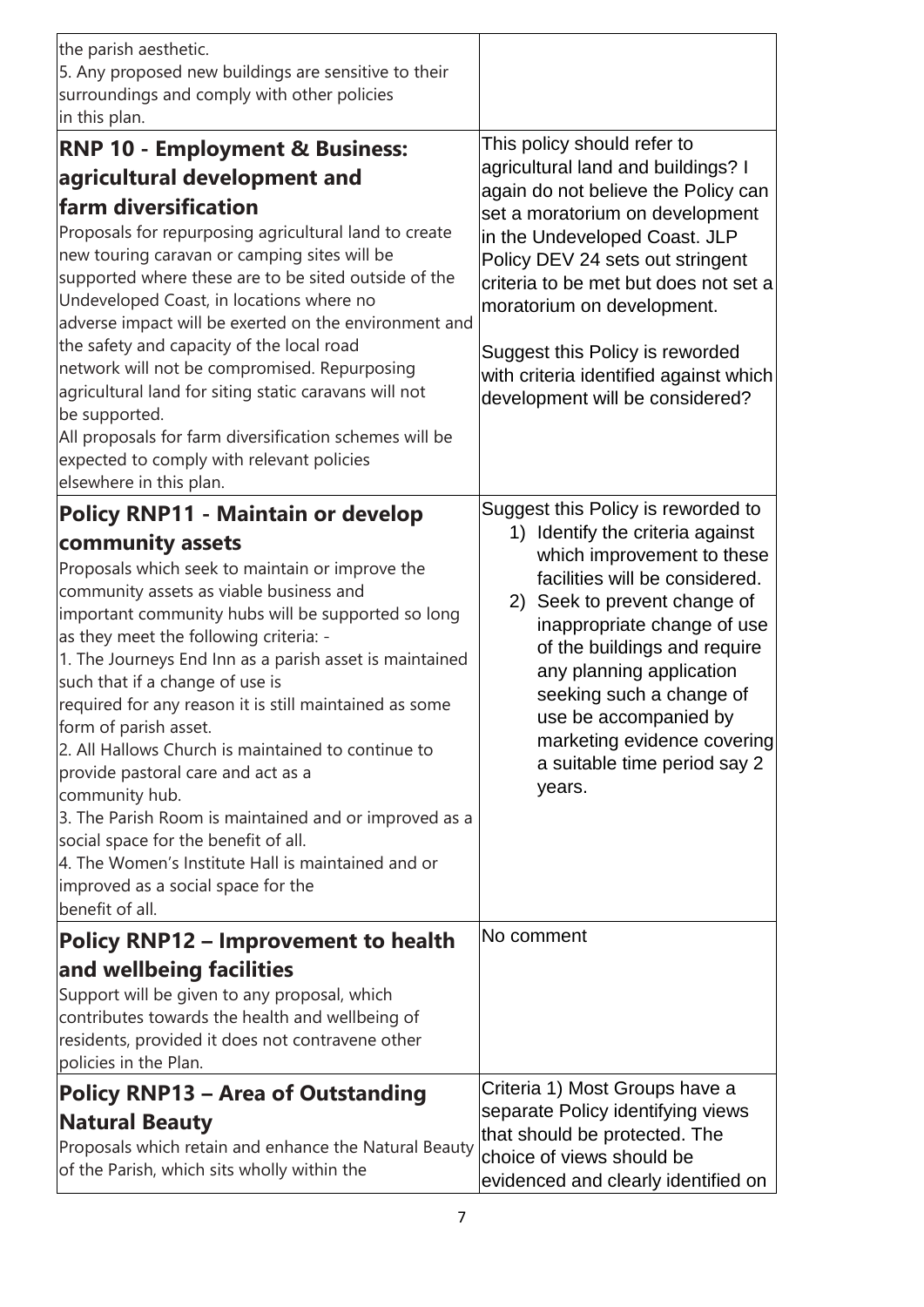| South West AONB, will be supported provided that:-<br>1. The proposals do not cause harm to the appearance<br>and character of the AONB or result in<br>harm to significant views on the approach and across<br>the parish. These views can be found in<br>appendix iv.'<br>2. Developments which result in the loss or<br>deterioration of irreplaceable habitats will be refused<br>unless there are wholly exceptional reasons and<br>provision of a suitable mitigation strategy.<br>3. Development proposals that demonstrate that there<br>are no adverse impacts on the natural<br>environment (landscape and biodiversity) or that<br>satisfactorily mitigate these impacts and<br>enhance the natural environment where there is the<br>opportunity to do so, will be supported.<br>4. Where mitigating measures are unavoidably required<br>for development to be acceptable within<br>its landscape setting, appropriate landscaping should<br>be employed to mitigate the impact of the<br>development, and such measures should include the<br>use of native species of trees and hedges<br>where planting is required. | a Proposals Map. Given the scale<br>of Plan necessary to exhibit the<br>views this can be placed on a<br>second Proposals Map separate<br>from the larger scale map showing<br>the settlement boundary, Local<br>Green Spaces etc. |
|--------------------------------------------------------------------------------------------------------------------------------------------------------------------------------------------------------------------------------------------------------------------------------------------------------------------------------------------------------------------------------------------------------------------------------------------------------------------------------------------------------------------------------------------------------------------------------------------------------------------------------------------------------------------------------------------------------------------------------------------------------------------------------------------------------------------------------------------------------------------------------------------------------------------------------------------------------------------------------------------------------------------------------------------------------------------------------------------------------------------------------------|------------------------------------------------------------------------------------------------------------------------------------------------------------------------------------------------------------------------------------|
| <b>Policy RPN14 - Biodiversity</b><br>Proposals which support, protect and enhance the<br>biodiversity of the parish and maintain the<br>Devon Banks and public access via public footpaths,<br>permissive paths, and the coastal path will be<br>supported provided that:-<br>1. Proposals that might adversely affect wildlife sites<br>and habitats are avoided. Sites for the<br>Cirl Bunting and Horseshoe and other varieties of bats<br>exist in the parish and enjoy special<br>protection which must be respected.<br>2. If it is possible to satisfactorily mitigate any adverse<br>effects on the wildlife and biodiversity of<br>the parish this must form part of the planning<br>application at its inception.<br>3. All new developments should include measures to<br>enhance the biodiversity of the area.                                                                                                                                                                                                                                                                                                          | Criteria 1: Policies must be precise<br>the use of the word "might" is not.<br>Criteria 2: This happens as a<br>matter of course and need not be<br>stated.                                                                        |
| Policy RPN15 – To protect the<br>tranquillity of the environment and                                                                                                                                                                                                                                                                                                                                                                                                                                                                                                                                                                                                                                                                                                                                                                                                                                                                                                                                                                                                                                                                 | See comment c) in <b>Comments on</b><br><b>Supporting Text.</b>                                                                                                                                                                    |
| maintain<br>the dark skies.                                                                                                                                                                                                                                                                                                                                                                                                                                                                                                                                                                                                                                                                                                                                                                                                                                                                                                                                                                                                                                                                                                          |                                                                                                                                                                                                                                    |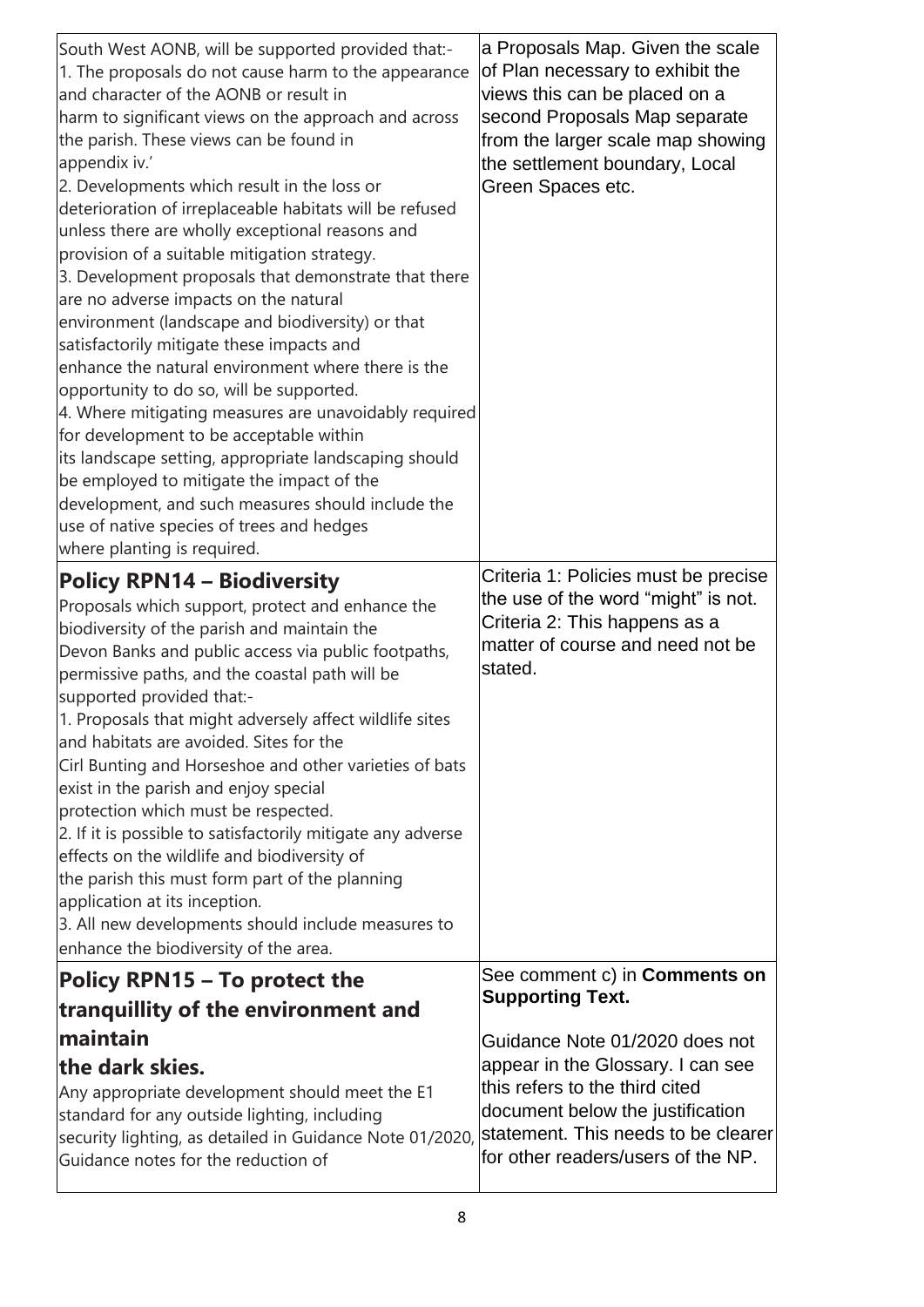| obtrusive light, issued by the Institution of Lighting<br>Professionals.                                                                                                                                                                                                                                                                                                                                                                                                                                                                        | The reliance on this document in<br>the Policy needs full justification<br>and clarity on what text within the<br>document should be taken into<br>account by developers and clearly<br>stated.                                                                                                                                                                                                                                                                                                                                                                                                                           |
|-------------------------------------------------------------------------------------------------------------------------------------------------------------------------------------------------------------------------------------------------------------------------------------------------------------------------------------------------------------------------------------------------------------------------------------------------------------------------------------------------------------------------------------------------|---------------------------------------------------------------------------------------------------------------------------------------------------------------------------------------------------------------------------------------------------------------------------------------------------------------------------------------------------------------------------------------------------------------------------------------------------------------------------------------------------------------------------------------------------------------------------------------------------------------------------|
| <b>Policy RNP16 - Descriptive Missing</b><br>All planning applications should avoid a negative visual<br>impact on any Heritage Asset listed in<br>appendices i and ii or in its proximity. The latter has, in<br>this respect, the same weight as Grade II<br>Listing.                                                                                                                                                                                                                                                                         | I would suggest that reference is<br>made to NPs that have passed<br>examination which will give a guide<br>to acceptable and perhaps more<br>robustly worded versions of a<br>Policy that seeks to control<br>development that may affect<br>heritage assets. National and JLP<br>is sufficient to protect Statutory<br>Assets. Suggest this Policy is<br>reworded based on the wording in<br>made NPs to protect the non-<br>Statutory Assets that are identified<br>in Appendix ii.<br>I am not sure that non -statutory<br>assets can be awarded the same<br>weight as statutory assets. This<br>needs to be checked. |
| <b>Policy RNP17 - Local Green Spaces</b><br>All planning applications should avoid a negative visual<br>impact and should not infringe on the area<br>of any Green space listed or in its proximity.<br>The Town Well site at SX 65085 45879 - the Well Head<br>is Grade II listed.<br>The Bowling Green – a $1/2$ acre strip of land centred at<br>SX 65107 45711.<br>The Bus Shelter Green at SX 65262 45963.<br>The Challaborough Boat Green at SX 64759 44954.<br>See appendix iii                                                          | I would suggest that reference is<br>made to NPs that have passed<br>examination which will give a guide<br>to acceptable and perhaps more<br>robustly worded versions of a<br>Policy that seeks to protect Local<br>Green Spaces.                                                                                                                                                                                                                                                                                                                                                                                        |
| <b>Policy RNP18 - Maintenance or</b><br><b>Improvement to Transport infrastructure</b><br>delivering safety improvements for all<br>road users.<br>Schemes which deliver improvements to safe access to<br>and within the Parish will be supported if: -<br>1. The existing network of mainly single-track roads<br>bordered by traditional Devon Banks is not<br>damaged causing degradation to the rural character of<br>the Parish.<br>2. Due thought is exercised regarding vehicle speed<br>and size restrictions with applicable signage. | I believe the purpose of this Policy<br>requires some thought.<br>Improvements to the system of<br>roads is under the control of Devon<br>CC such improvements as they<br>may carry out may not require<br>planning approval.<br>Improvements that result from the<br>implementation of a planning<br>consent I am assuming are the<br>target of this Policy. If so                                                                                                                                                                                                                                                       |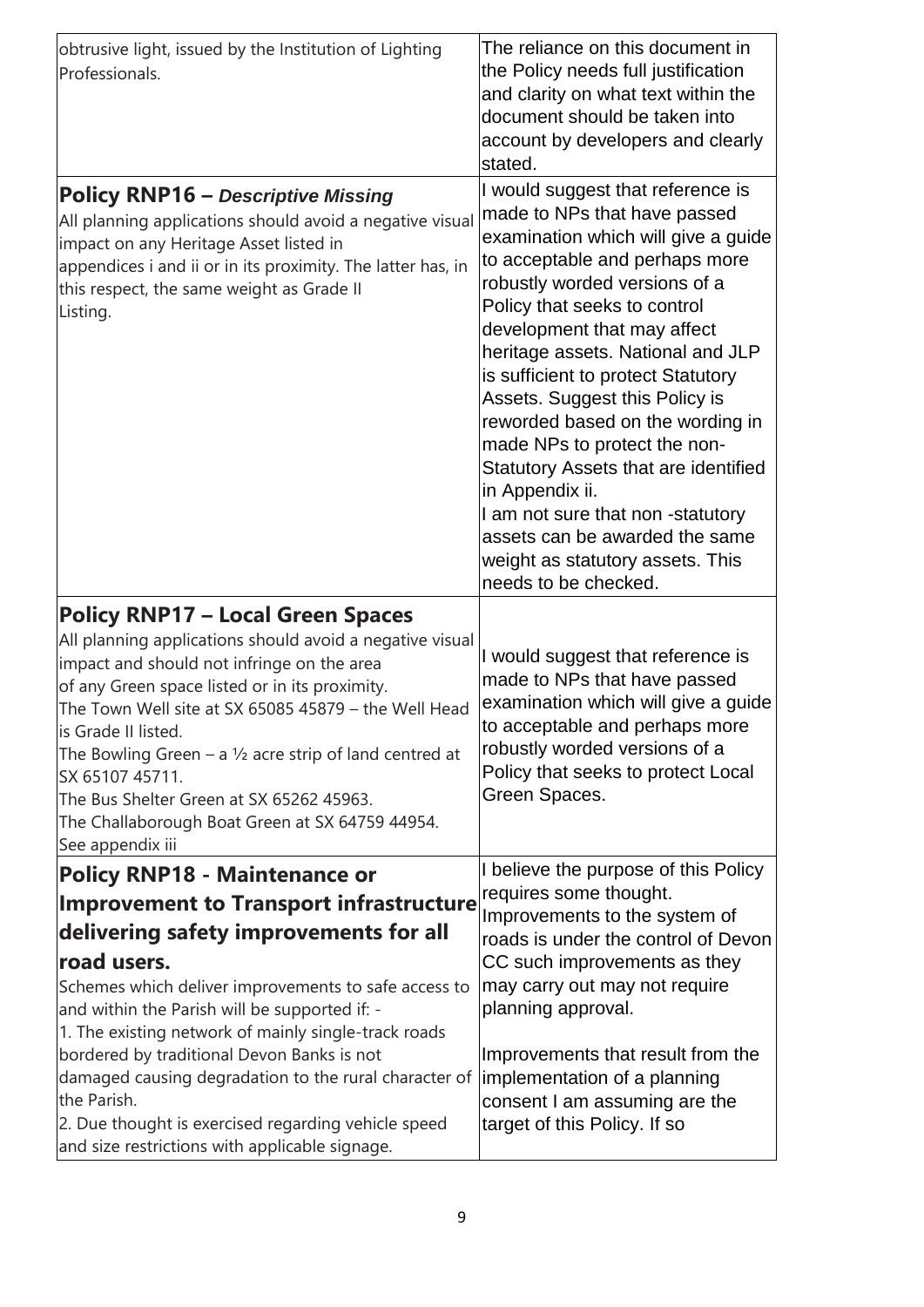| 3. Existing footpaths, cycle ways and bridleways are    | Criterion 1) is so restrictive as to   |
|---------------------------------------------------------|----------------------------------------|
| maintained or improved.                                 | allow no improvement.                  |
| 4. Separation of non-motorised vehicle users from       | Criterion 2) Speed restriction and     |
| motorised vehicles is improved.                         | signage are the responsibility of      |
| 5. Streetlighting is not developed.                     | DCC.                                   |
|                                                         | Criterion 3) Most Groups include a     |
|                                                         | separate Policy in relation to         |
|                                                         | footpaths, bridleways and              |
|                                                         | cycleways.                             |
|                                                         | Criterion 4) needs to be more          |
|                                                         | specific. On face value it conflicts   |
|                                                         | with Criterion 1).                     |
|                                                         | Criterion 5) is not justified. This is |
|                                                         | the responsibility of Devon CC:        |
|                                                         | have they been consulted               |
|                                                         | specifically on this issue? Finally, I |
|                                                         | do not consider the NP can set a       |
|                                                         | moratorium on street lighting.         |
|                                                         |                                        |
| <b>Policy RNP19 - Connectivity</b>                      | Criterion 3) I have suggested          |
| Infrastructure.                                         | elsewhere in my comments that          |
| Proposals which seek to improve connectivity for either | important local views should be        |
| business or private use will be supported,              | subject of a separate policy to        |
| so long as they meet the following criteria: -          | which this Policy can reference.       |
| 1. The scale of any such development is sympathetic to  |                                        |
| the surrounding environment with                        |                                        |
| transmitters/ receivers or other equipment placed such  |                                        |
| that there is no loss of amenity or                     |                                        |
| damage to Heritage buildings or sites.                  |                                        |
| 2. Any such equipment is sensitivity sighted, screened, |                                        |
| or camouflaged such that they do not                    |                                        |
| detract from or diminish the essential qualities of the |                                        |
| AONB.                                                   |                                        |
| 3. Locally important views, skylines and vistas are not |                                        |
| negatively impacted.                                    |                                        |
| 4. In respect of development proposals for              |                                        |
| communications infrastructure, applicants must          |                                        |
| demonstrate that they have fully explored               |                                        |
| opportunities to erect apparatus on existing buildings, |                                        |
| masts or other structures and ensure that the number    |                                        |
| of radio and telecommunication masts                    |                                        |
| are kept to a minimum consistent with the efficient     |                                        |
| operation of the network.                               |                                        |
| 5. Wherever possible, provision should be made for      |                                        |
| suitable ducting to enable more than one                |                                        |
| service provider to provide connections to individual   |                                        |
| properties from connection cabinets                     |                                        |
| located on the public highway, or some alternative      |                                        |
| point available to different service providers.         |                                        |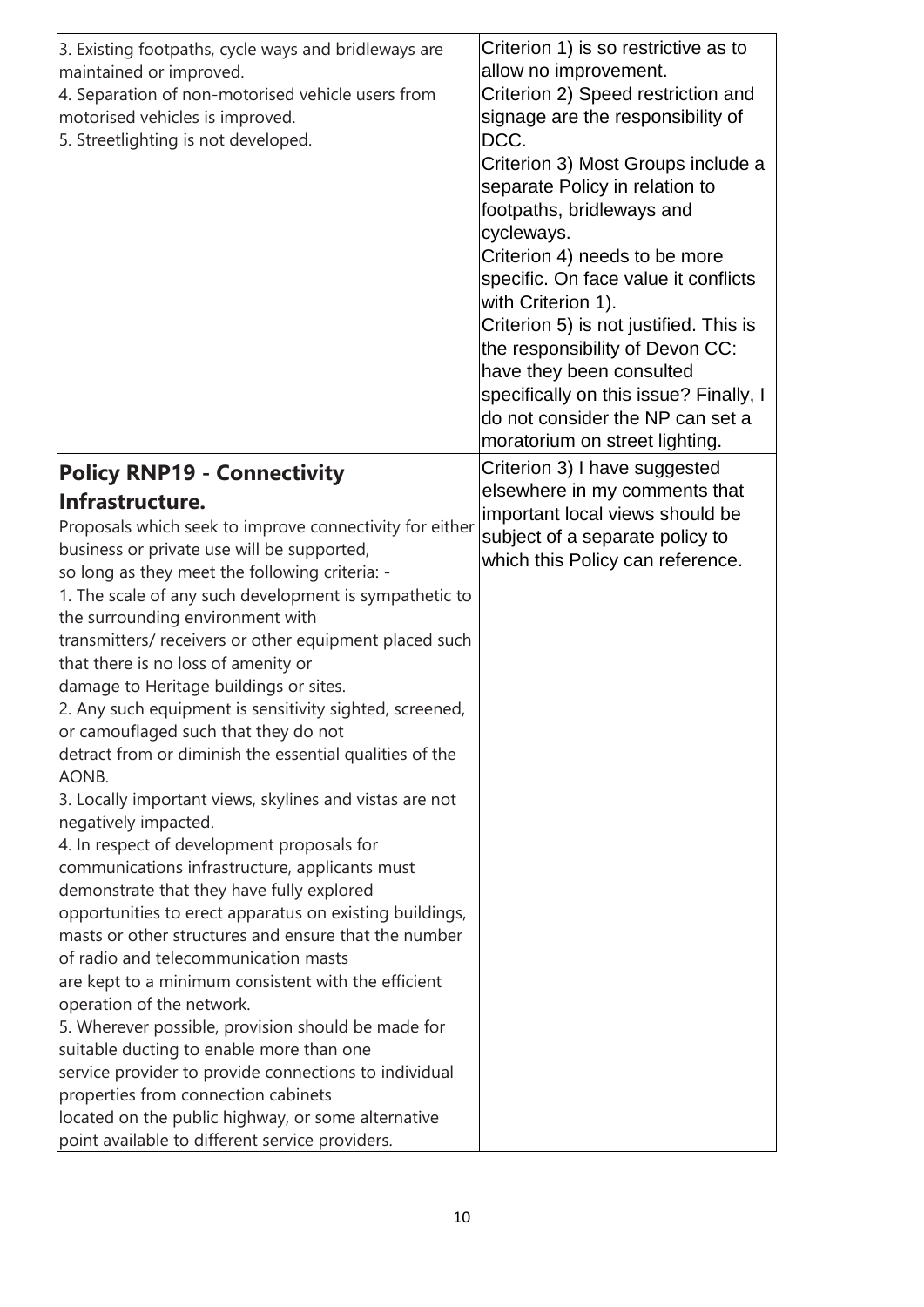| <b>Policy RNP20 - Development of low</b>                                                                                                                                                                                                                                                                                                                                                                                                                                                                                                                                                                                                                                                                    | No comment |
|-------------------------------------------------------------------------------------------------------------------------------------------------------------------------------------------------------------------------------------------------------------------------------------------------------------------------------------------------------------------------------------------------------------------------------------------------------------------------------------------------------------------------------------------------------------------------------------------------------------------------------------------------------------------------------------------------------------|------------|
| carbon energy production within                                                                                                                                                                                                                                                                                                                                                                                                                                                                                                                                                                                                                                                                             |            |
| the Parish.                                                                                                                                                                                                                                                                                                                                                                                                                                                                                                                                                                                                                                                                                                 |            |
| Schemes which are small in scale, unobtrusive and<br>deliver improvements to low carbon or<br>renewable energy creation within the Parish will be<br>supported if: -<br>1. The scale of any such development is sympathetic to<br>the surrounding environment.<br>2. Any such scheme is sensitively sighted and screened<br>such that it does not detract from or<br>diminish the essential qualities of the AONB.<br>3. Proposals for the change of land use to<br>accommodate the installation of renewable energy<br>equipment, such as solar panels or wind turbines, will<br>be supported only where the visual<br>impact does not affect the amenity of residents or the<br>general parish aesthetic. |            |
|                                                                                                                                                                                                                                                                                                                                                                                                                                                                                                                                                                                                                                                                                                             |            |
|                                                                                                                                                                                                                                                                                                                                                                                                                                                                                                                                                                                                                                                                                                             |            |
|                                                                                                                                                                                                                                                                                                                                                                                                                                                                                                                                                                                                                                                                                                             |            |
|                                                                                                                                                                                                                                                                                                                                                                                                                                                                                                                                                                                                                                                                                                             |            |
|                                                                                                                                                                                                                                                                                                                                                                                                                                                                                                                                                                                                                                                                                                             |            |
|                                                                                                                                                                                                                                                                                                                                                                                                                                                                                                                                                                                                                                                                                                             |            |
|                                                                                                                                                                                                                                                                                                                                                                                                                                                                                                                                                                                                                                                                                                             |            |
|                                                                                                                                                                                                                                                                                                                                                                                                                                                                                                                                                                                                                                                                                                             |            |

### **4) The Draft Neighbourhood Plan Evidence Base**

The Evidence Base, in particular, the Local Evidence upon which the NP relies, is difficult to locate. I would suggest that all evidence that is relied on in the justification of the policies is contained in an Appendix to the NP with access to its website location available at just a click. General documentation can be listed but again with website location identified.

As referred to under Policy RNP4 the evidence base for the calculation of the number of nonprimary residences needs to be fully documented and explicit.

### **Conclusion**

The Ringmore Neighbourhood Plan seeks to manage development within a sensitive landscape, whilst enabling small-scale organic development that meets the priorities and needs of the local community. The broad aspirations of the plan are consistent with adopted and emerging local policy.